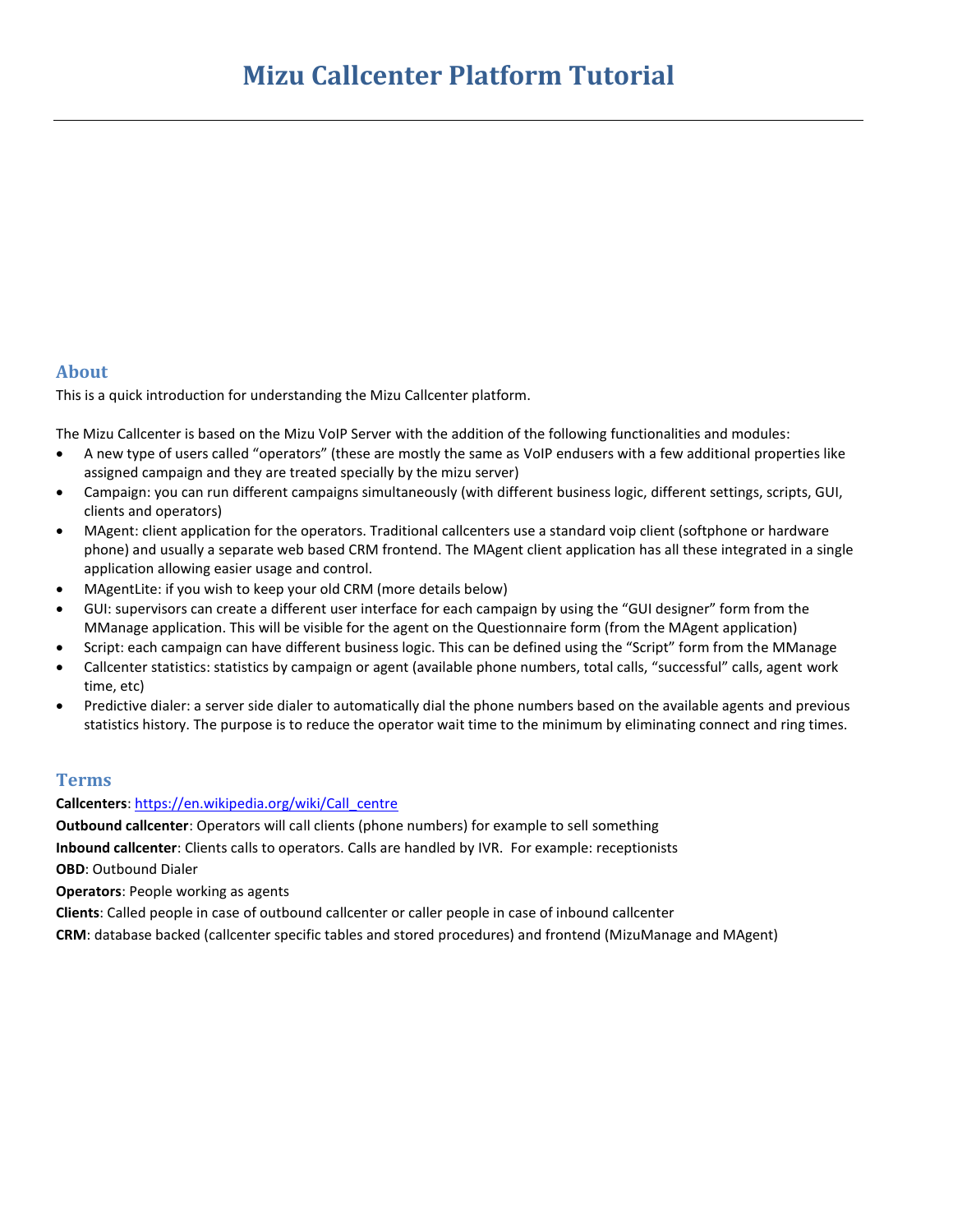## **Features**

**Easy Installation of the client applications**: after downloading, installation takes only a few minute. Installation is just as simple as any other windows program: next next next finish. No other configuration is required by default.

**Automatic Call Distribution**: simple automatic dialing, power dialing, predictive dialing, predictive intelligent dialing **Call Recording**: all calls can be recorded and stored

**Real time call check out**: supervisors can listen to the ongoing calls real time

**Customizable Scripts**: script tree, with any number of branches, answers, and reason codes.

**Customizable GUI**: MAgent GUI can be completely designed from MizuManage

**Customizable IVR**: any number of languages, any number of branches, call transfers to the operators

**Statistic generation**: customer statistics, operator statistics, call related statistics, work time statistics, campaign statistics **Invitation letter**: customization and automatic printing for special invitation based campaigns

**Virtual CallCenter**: more server on the same hardware (completely separated software and database)

**Works from behind firewalls with dynamic IP addresses**: the client doesn't require public IP addresses

**Automatic dialing**: The operator doesn't have to press a button for dialing, it is all automatic

**Database dialing**: The operator can search in the database (by address, name, age etc.) and with pressing just one button, the operator can call back his client.

**Manual dialing**: with this feature the operator can dial anybody by his number, if she/he is allowed to do so.

**Callbacks can be scheduled**: the operator can create a callback if the client requires so.

**Automatic Call Distributor** on the callcenter server will place the calls, as many times and intervals, as it is configured.

## **Install**

Follow the [Mizu VoIP Server tutorial](https://www.mizu-voip.com/Portals/0/Files/mizu_voip_server_tutorial.pdf) to install the service. The only difference is that you must enable the Callcenter IN and OUT modules in the Configuration Wizard (this can be enabled also anytime later after the install from the MizuManage application -> Config menu).

In addition you will have to install the MAgent or MAgentLight application for each desktop used by the operators (these are native Windows applications but have been tested and works also under Linux by Wine).

## **Workflow**

- System administrators will create the proper VoIP setup (peers, routing and other settings) and will monitor the softswitch (failed routes, etc)
- Callcenter supervisors will add the agent users, create campaigns, scripts, GUI and watch callcenter statistics
- Agents will use the MAgent application to perform their work (or the MAgentLight if a third party CRM is used)
- Calls can be initiated by three ways (configurable globally or by campaign):
	- 1. predictive dialer by the server
	- 2. automatic calls from the MAgent Questionnaire form
	- 3. manual calls (from the "Calls from database" or "Manual call" form)

## **Software components**

#### *Application Server*

The callcenter server is completely integrated with our softswitch server platform.

Minimum requirements with 50 agents: Windows 2003/2008/2012/2016/2019/2022, 1 GB RAM, Dual Core CPU, 20 GB HDD The server is handling the calls coming from the MAgents, MAgent will query the server for phone numbers to call or the calls are initiated from the predictive dialer and dropped to the MAgents when they are already connected. The Callcenter Out module must be enabled (can be enabled from the configuration wizard)

#### *Database*

The database backend is used to store CDR records, user tables and other data.

Minimum requirements with 50 agents: MSSQL 2005/2008/2012/2014/2016/2017/2019/2022, 2 GB RAM, Dual Core CPU, 128 GB disk space.

For simple usage there is no any skills required but for advanced usage you might need some basic SQL knowledge. The most important callcenter specific tables are:

**tb\_cclient**: usually a large table containing all the available clients (phone number, name, address and other details)

**tb\_cccampaigns**: contain our campaign settings (campaign name, settings)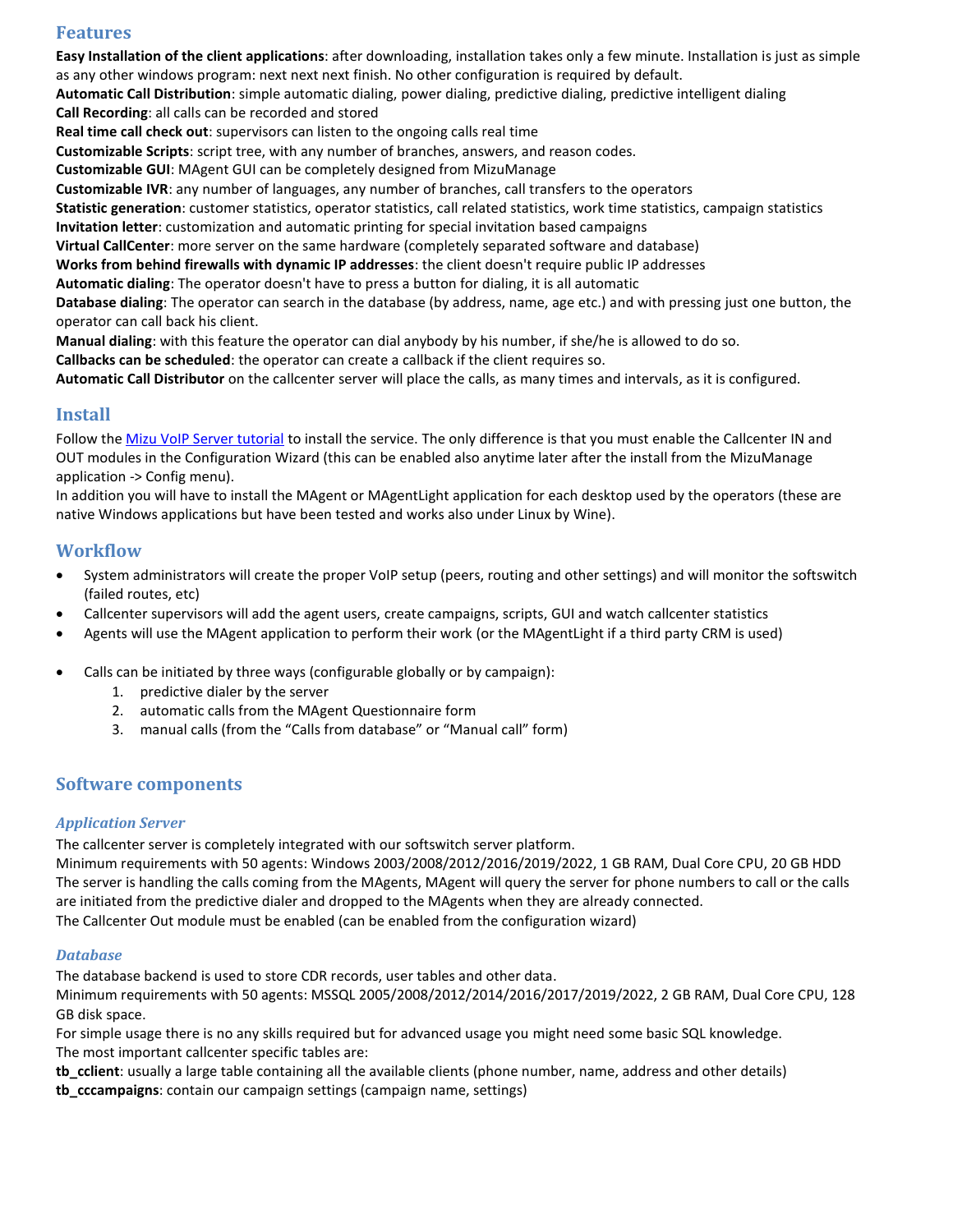**tb\_ccampain\_clients**: each campaign has its own assigned clients. The applications are working mainly with this table. Here we store the data for clients related to a campaign. For example the number of call attempts, whether we have successfully sold something for the client, data that the operators will enter from MizuManage, and other details.

**tb\_ccscripts**: script workflow

**tb** ccscript answers: data selected or entered by the operators while navigation trough the script

**tb\_gui**: each campaign can present a separate interface in the MAgent application

#### *MizuManage*

Application used by the administrators and supervisors to setup and monitor the campaigns (scripts, GUI builder, MAgent settings, client database, assign clients to campaigns, statistics, etc)

#### *MAgent*

Application used by the agents (operators) to make or receive calls and load and enter data from/to the database. This is basically a **VOIP client and a CRM frontend coupled in one application**.

On the first login the database IP, port, username and password is required. This can be saved and on subsequent logins only the agent username and password is required.

From MAgent the agents are able to do the following tasks:

-Login/Logoff (File menu)

-Change their own campaign (if allowed)

Make **calls**:

-By running the Questionnaire form (this is the most important form. Most of the activity should be done from here and its GUI and script can be built by the supervisors from the MizuManage application)

-Call from database (if allowed). Users can search and select a client and call directly from here.

-Manual call: is like a softphone with basic call control functions

During calls they can select various actions (**Actions** menu) like Hold DTMF or call transfer.

Agent also can see their **own statistics** (from the Data menu) or setup MAgent preferences (from the Config menu)

#### *MAgentLight*

You might choose to use our advanced softswitch platform with your old CRM. In this case you can use the MAgentLight application to automate some tasks.

Can be used to monitor call center call status and perform automatic CRM requests. For this a separate VoIP phone and a separate CRM frontend must be used (preferably a web based frontend so it can be controlled by the application) The only disadvantage is that your clients database will be duplicated (stored in your CRM, but you need to also import them to the Mizu platform –tb\_cclient database table)

### **Basic settings**

To be able to use the callcenter functionality, these modules must be enabled first on the server side. For this, you can use the **Configuration Wizard** from MManage Config menu and make sure that the Callcenter In and Out modules are enabled (check if your license allows this, otherwise enabling the modules will not have any effect). If the callcenter modules are enabled then you are allowed to setup some basic settings directly from the wizard ("Callcenter" and "Predictive dialer" pages). There are many other options that can be set on system level using the **"Configuration" form** (select "callcenter" in the Category Filter)

**Incoming calls** can be handled in many different ways:

- route the call normally to the called number
- route incoming calls to agents (or to a group of agents)
- a special "Callback" number can be specified and incoming calls can be treated after the configuration (route to free operator, or route to a predefined number)
- handle the incoming calls by an IVR

Incoming unknown numbers can be automatically stored into the database and a scheduled callback can be initiated automatically and assigned to a free operator.

For maximum performance, you can also restrict the max **ring-time** and the **work-time** allowed for the operators between two calls (administrative tasks in the CRM). When the timeout will elapse, the next call will be initiated automatically without any interaction needed from the agent. You can also define how much time the system will **recall** a client and what is the minimum interval between two recalls. These recalls are for the not connected or failed calls, but agent are allowed to create **manual recalls** if further discussion with a client is required.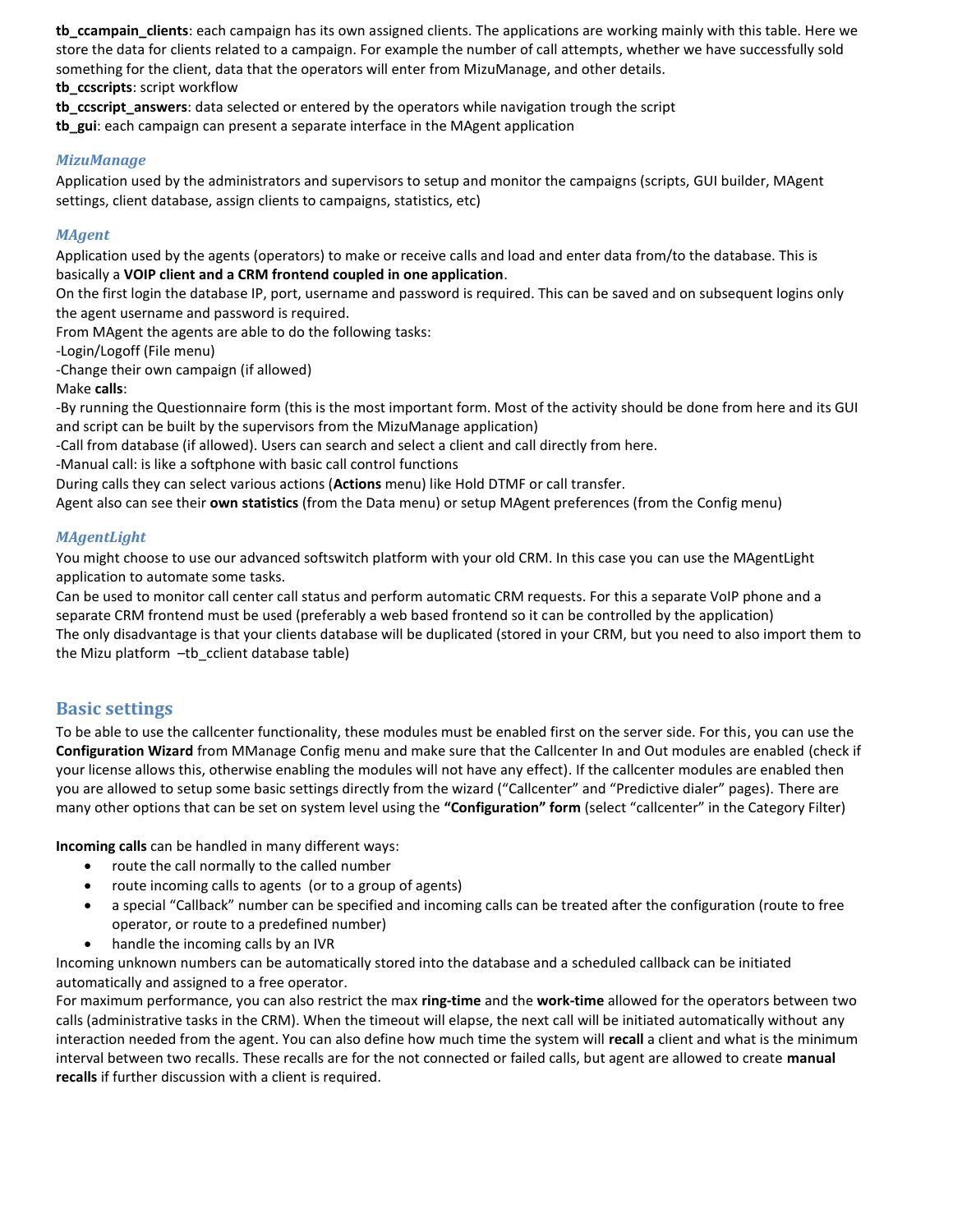## **Outgoing campaigns**

You will have to walk through the following config option to setup your callcenter:

#### *1. Call Routing*

Here you have to do exactly the same steps like for the VoIP softswitch. Follow the Routing and the Admin Guide.

#### *2. Script*

The script is a convenient way to "drive" your operators trough your business logic. For simple campaign there is no need for a script, but if agents have to ask many questions than the script can ease their work.

For this you will have to use the "Scripts" form from the MizuManage application. Add a new script or modify an existing one. Please note, that there are 2 types of scripts: IVR scripts (used by the server for incoming IVR calls) and client side scripts. Don't use server side actions in client side scripts!

#### *3. GUI*

Use the "GUI designer" form for this task. Even if you don't create any customized GUI, the default GUI will be loaded. On the GUI you should put only the most common fields that should be visible for the agent all the time (like the name of the campaign, the called phone number and any other field that is important for your activity)

#### *4. Campaign*

Use the "Campaigns" form: click on the + sign to add a new record. Set any name then associate it with a script and a GUI and set its type to "Callcenter (OUT)". The rest of the fields are optional.

#### *5. Operators*

From the "Users and devices" form you need to add your agents with user type set as "Operator". These users are like "Endusers" with a few callcenter specific settings. The most important fields here are the "username" which must be a unique string, the password and the campaign where the operator is assigned.

#### *6. Clients*

Clients are actually the phone numbers the agents have to call and they are stored in the tb\_cclient table. Use the "Clients" form to add clients and put it in campaigns. Users can be inserted in the following ways:

manually from the Client form

- import Clients button (Client form -> operations)
- using the Export/Import wizard from the File menu
- working directly with the database (use the SQL Server Management Studio)

On the client form you can perform various filtering, the on the "Operations" form you can assign the listed record to a campaign.

Also from this form you can view details about each user together with campaign activity (how many times it was called, when it was called last time, if the "offer" was "accepted" or "rejected" and other details)

### *7. MAgent*

After the operator will login to the MManage application and open the "Questionnaire" they will see the GUI and Script you have previously assigned for the campaign and the calls are started automatically (by the MAgent application or by the server side predictive dialer)

#### *8. Quotas*

This module have to be used only if you need to build representative statistics or you need to target different type of users with different campaigns.

#### *9. Presentation and checklists*

These modules have been built for the specific need for invitation based campaigns. (When clients are invited to an event and you can track the locations and invitations using these two form)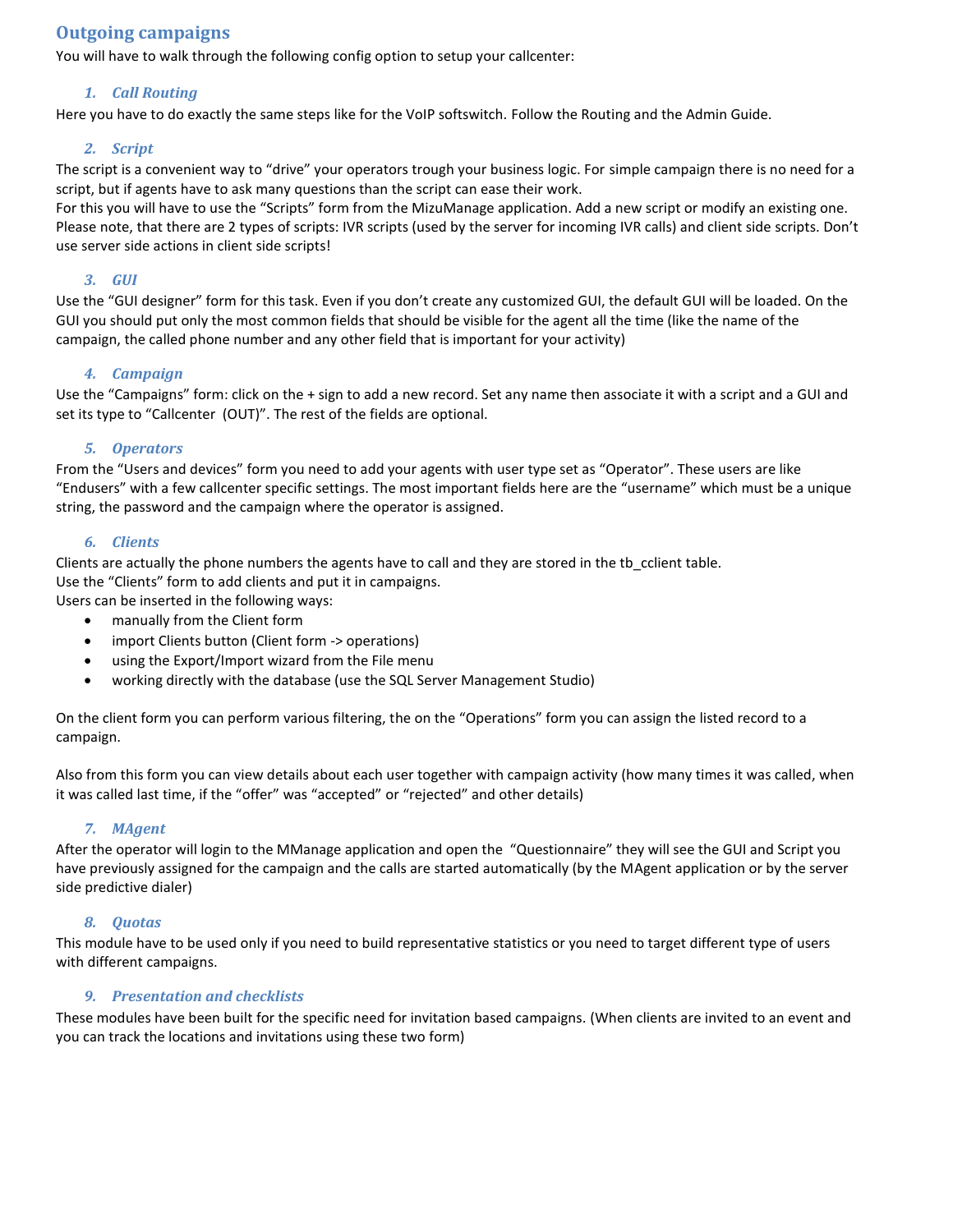### *10. Monitoring*

Use the "**Callcenter statistics**" form to monitor the callcenter activity. Statistics are available for campaigns and agents with different grouping or time interval.

Any custom statistics can be easily written in **SQL** and stored in the "**Direct Query**" form for quick access.

**Agent** will be able to see their own statistics using the MAgent application.

Additionally a call history can be queried for each client (phone number) using the "**Client History**" form or by operators from the MAgent (only their own clients)

Logs can be controlled by:

- loglevel: [tb\_logs] the usual log level
- predectivelogging: [tb\_predectivelogs], [tb\_cclogs] 0: no logs (default),1: only when calls (minimal),2: all checks, 3: extra

# **Technical details**

The **tb** cclient table is usually a huge table which contains all clients with one or more assigned phone numbers and optionally other client specific details like name, address, age, etc. You can create any new field in this table specific to your needs. After you have imported your clients to this table, you can make various filtering on it and assign a part of them to a specific campaign. For this the **tb ccampaign clients** table is used. All campaign specific fields should be in this table and client related permanent fields in tb\_cclient table.

You can put any **field** from the tb\_cclient or tb\_ccampaign\_clients directly to the MAgent Questionnaire form to be accessible by operators (read/write or read-only) with the GUI designer or the script editor. Fields can be changed also from the script automatically (by using SQL update actions)

Whether you use the automatic dialer functionality of the MAgent or the predictive dialer, the **next client** to be called is loaded from tb\_ccampaign\_clients table after a sophisticated algorithm which will take care for all the parameters you have defined on global level (Configurations form) or campaign level (Campaign form). The most important parameters are the following:

- whether the system mobile or landline numbers are favorized (if both are set; after the first call to a client usually the number where we have reached it last time is favorized automatically)
- how much times we already have called the client and when was the last call
- whether we have to redial the client (redial set by the agents)
- whether the recalls can be assigned to any agent or only for the agent who made the previous call (or first we try the original agent, then after some time the client can be assigned to any other agent -for example if the original agent is not working for the company anymore)
- any quota you have define on the Quotas form
- client call order (random, database order, etc)
- any other configuration parameter you have specified

Clients can also be marked as "robinson". This means that a certain client doesn't tolerate callcenter disturbs and the system will mark them to be not recalled anymore.

If calls are initiated by **the predictive dialer**, the agent will get only connected call (the drawback is that they will hear only a short beep instead of the ringtone and then they have to answer immediately)

The predictive dialer is based on sophisticated statistics history to determine when and how much call it should initiate. This is depending on the number of agent, number of current calls, number of previous calls, ASR, ACD in the last 10 minute/last hour/last day/last month in a weighted calculation, max ring time and wait time settings and all other predictive dialer settings you set. The purpose to reduce operator wait time to minimum with minimal over dialing (when the call is connected but there is no free operator anymore). The more operators you have, the better the predictive dialer will work.

The **result** of a call and the related statistics can be achieved by the following ways:

- Using completed/accepted/rejected. This is the most easiest and convenient way to store the call result and can be done by using the accept and reject script actions or directly from the GUI (reject button for quick access). You can also mark one script action to be the "competition question" which means that the conversation has arrived to a point when we can say that it was completed. (for example the call was not rejected immediately by the called party) This can be the same or different from the "accepted" action)
	- o For this you have built-in statistics in the MManage application.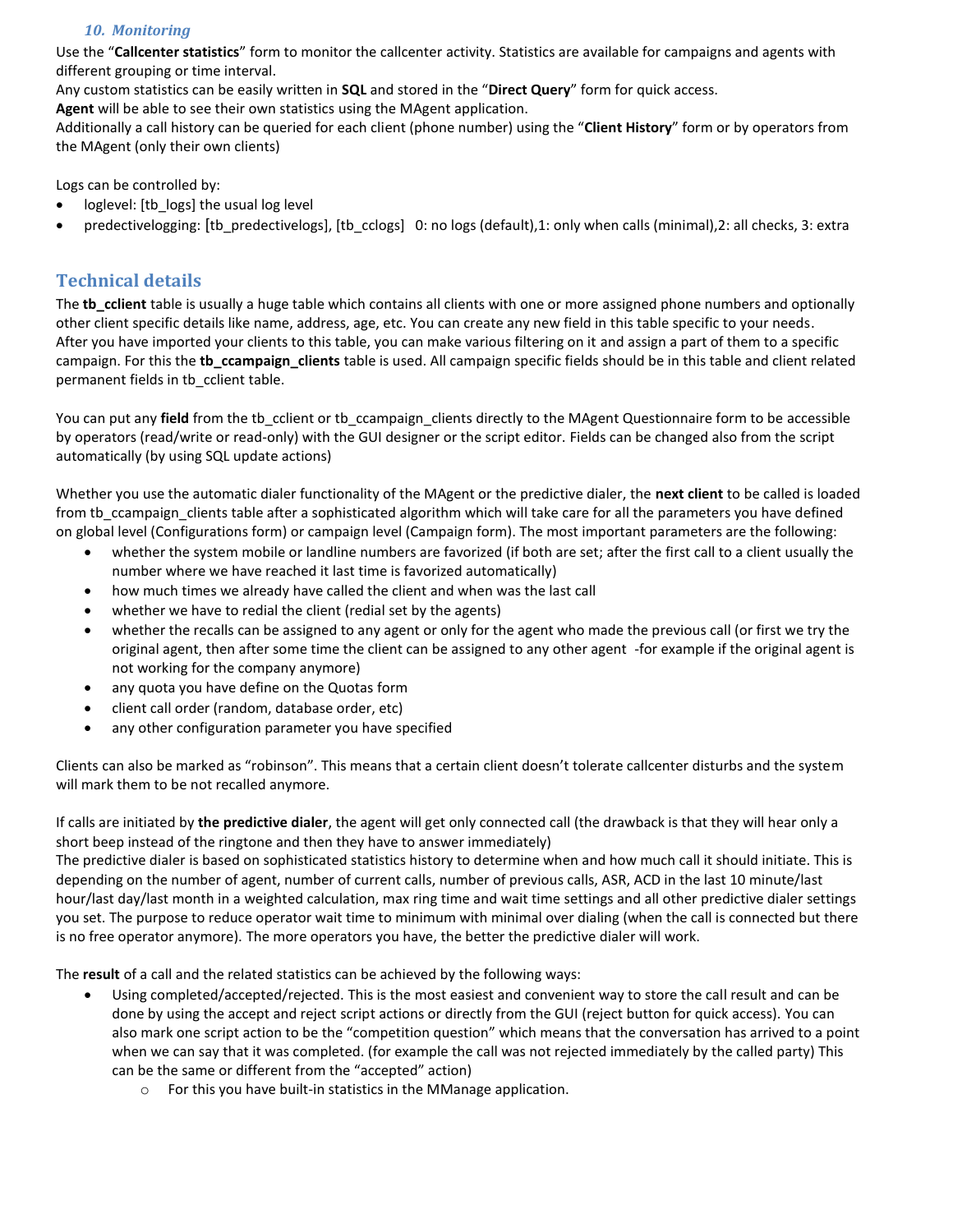- On the Script form you can find a special field named "endcode". In some items you can fill this value and that will mean the degree in the script until the conversation has arrived. You can make any further query based on this field (tb\_ccscript\_processing.endcode)
- Using fields from tb ccampaign clients to store the result. For example if you sell products, you can store the purchased product name in a separate field then you can make your reports and statistics based on this field (if empty there was not product sold …means a "failed" call)
- Using tb ccscript processing table: each script item accessed by the agent can be stored in this table ("ivr\_storecscriptanswers" global config option) and queried after your needs. This will offer the most details with the cost of more space and processing resources needed.
- Using your own table(s) and field(s). You can add any new table to the database and store the important results in this table instead of using the built-in tables.
- You can also use any combination of the previous methods to achieve your business goals. For example the most important statistics can be built after the accepted/rejected flag but if more detailed statistics are needed you will be able to use the other methods anytime.

The **predictive dialer** works like this:

- A predictive dialer thread (TPredectiveDial) is started from each campaign (threds started from maintenance start and checked in very 10 minute if need to launch new predictive thread)
- The predictice thread will wait for a few seconds between each check (from it's thread Execute method) depending on fix cfg\_predectivewaitival / cp\_predectivefixivrcalls / lastresult/waitingoperators/cfg\_predectivequerymultiplier
- New call are initiate from the Check method which does the followings:
- Switch to idle/active depending if there are active operators for the campaign
- Create predictive dialer user for the campaign if not exists. Default username is 11111 + campaignid with name set to PREDECTIVE\_DIALER + campaignid
- If predectivefixivrcalls is set (for the campaign or globally), then just tries to make enough calls to reach this number of concurrent calls. Otherwise:
- Calc ASR/ACD to be used for further calculations
- Check number of total/active/working operators
- Check if need to stop on wrong statistics (cp\_stopwrongcdrc)
- Check number of free and active operators who are waiting for a new call
- Calculate the number of predictive calls required calls based on prev calculated statistics and operators, currentcallcount, desireddropprate, cp\_predectivecorrection, maxcallatonce, maxcallsperminute
	- $\circ$  The total number of calls to be made are waitingoperatorcount + predictivecallcount
	- o Check also recalls
- Get numbers to call from tb\_cclient / tb\_ccampain\_clients
	- Make calls from InitiateCall
		- o source address: 4.3.2.1:5099 (handled specially)
		- o fix codec set
		- o flags:
			- **PInv-CallType: predective [sip\_calltype]**
			- **PInv-CampaignID: campaignid [sip\_campaignid]**
			- **PInv-CallToID: tb\_ccampain\_clients.id [sip\_pinvcalltoid]**
			- PInv-OperatorID: recallingoperatorid (if recall, to be assigned for the same old operator) [sip\_operatorid]
			- PInv-CallToNum: targetnumber (just to don't loose the original client number) [sip\_pinvcalltonum]
- Routing: handle CallcenterRequest for callcenterlight
- Ep: ChangeToPredectiveOperator on call connect
	- **find the best operator to assign the call to and change the 4.3.2.1 predictive sServer ep to the** operator IP:port
	- the 200 OK message will be sent to MAgent which will take the call immediately

## **Test**

You can launch a campaign in test mode. For this go to the campaign settings (Details page) and select the "Test" checkbox. This means that the numbers in the campaign will be called in an endless loop (will be reset after all numbers are already called). For example you can add a few test number is this campaign and launch one or more MAgent to call these numbers. Never enable this option for live campaigns (because important data is lost when the reset is made).